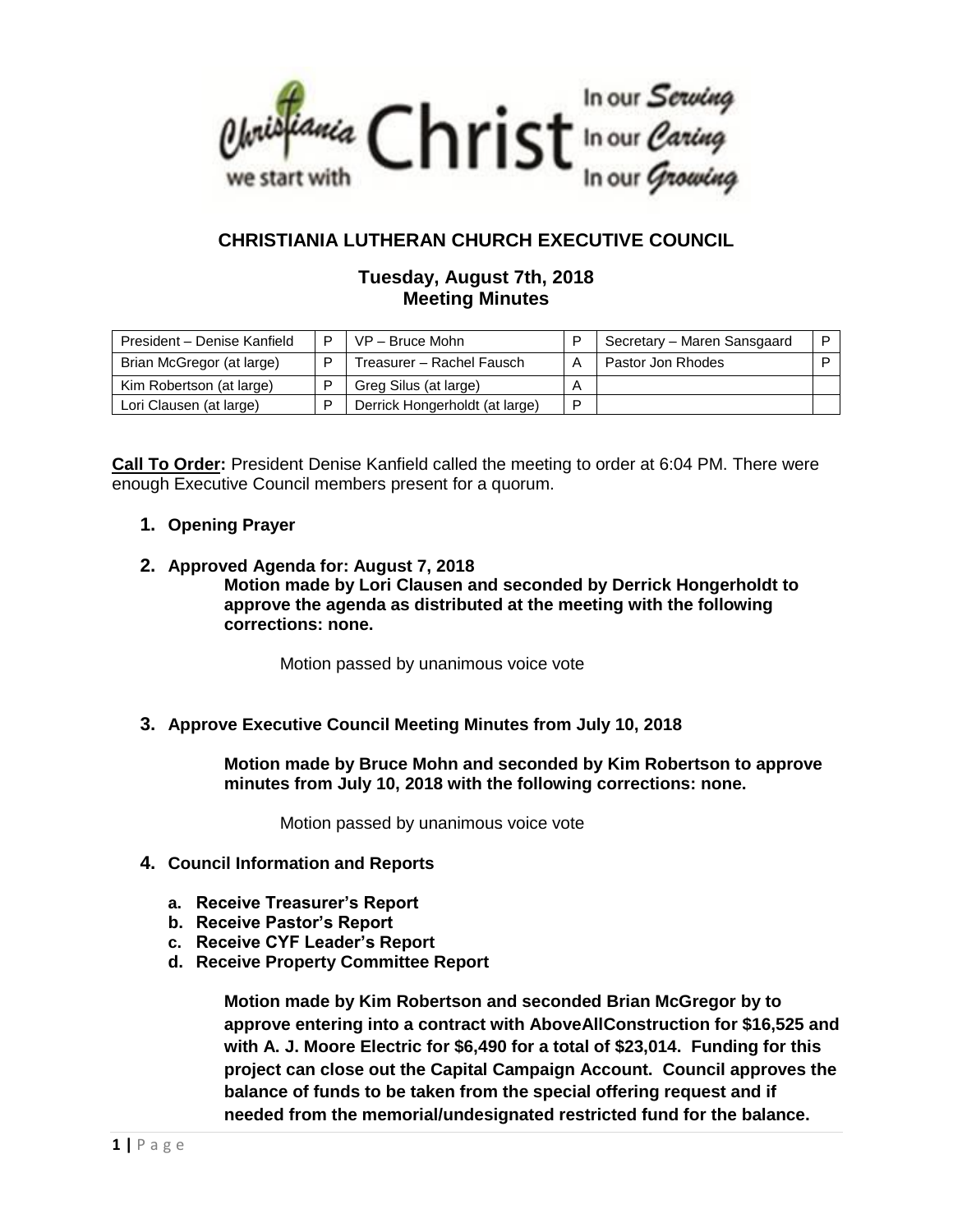#### **e. Receive Ministry Board Report**

- **f.** Worship Not Received
- **g.** Mission Report Not Received
- **h.** Congregational Life Not Received
- **i.** Stewardship Not Received
- **j.** Membership Report Not Received
- **k. Receive Financial Review Committee**

### **Motion made by Kim Robertson and seconded Derrick Hongerholdt by approve the CLC Credit and Pre-Paid Debit Card Policy.**

Motion passed by unanimous voice vote

### **Motion made by Lori Clausen and seconded by Bruce Mohn to receive all the reports.**

Motion passed by unanimous voice vote

- **5. New Business - None**
- **6. Old Business**
	- **a. Defibrillator**
	- **b. Calendar Follow-Up**
	- **c. Follow Up on CYF Policy**
	- **d. Property motion to approve sanctuary repairs**
- **7. Set Agenda for Next Meeting –** September 11, 2018 @ 6pm

#### **Old Business:**

- **a. Defibrillator**
- **b. 2019 Budget**
	- **Bridge Pastor for Vacation**
	- **External Audit**
	- **Membership needs to budget for parade**

### **New Business:**

- **a. Discussion on Memorial Funds**
- **b. Discussion Constitution Plan Going Forward**
- **8. Adjournment:**

**Motion made by Kim Robertson and seconded by Derrick Hongerholdt to adjourn the meeting at 7:44 pm.**

Motion passed by unanimous voice vote

## **9. Meeting closed in joining in the Lord's Prayer**

Respectfully Submitted,